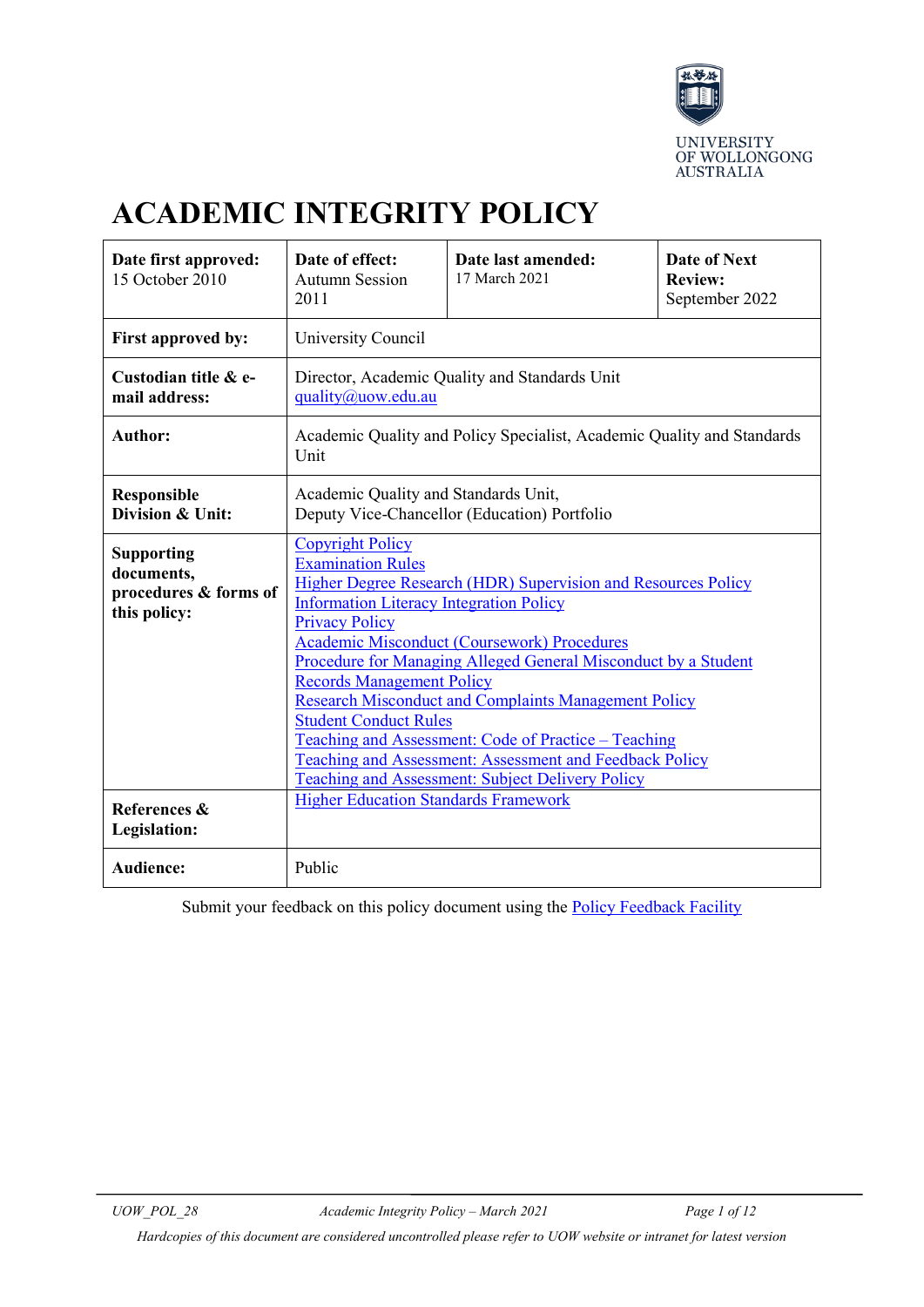

# **Contents**

| 1               |  |
|-----------------|--|
| $\overline{2}$  |  |
| $\overline{3}$  |  |
| $\overline{4}$  |  |
| $5^{\circ}$     |  |
| 6               |  |
| $7\overline{ }$ |  |
| 8               |  |
| 9               |  |
| 10              |  |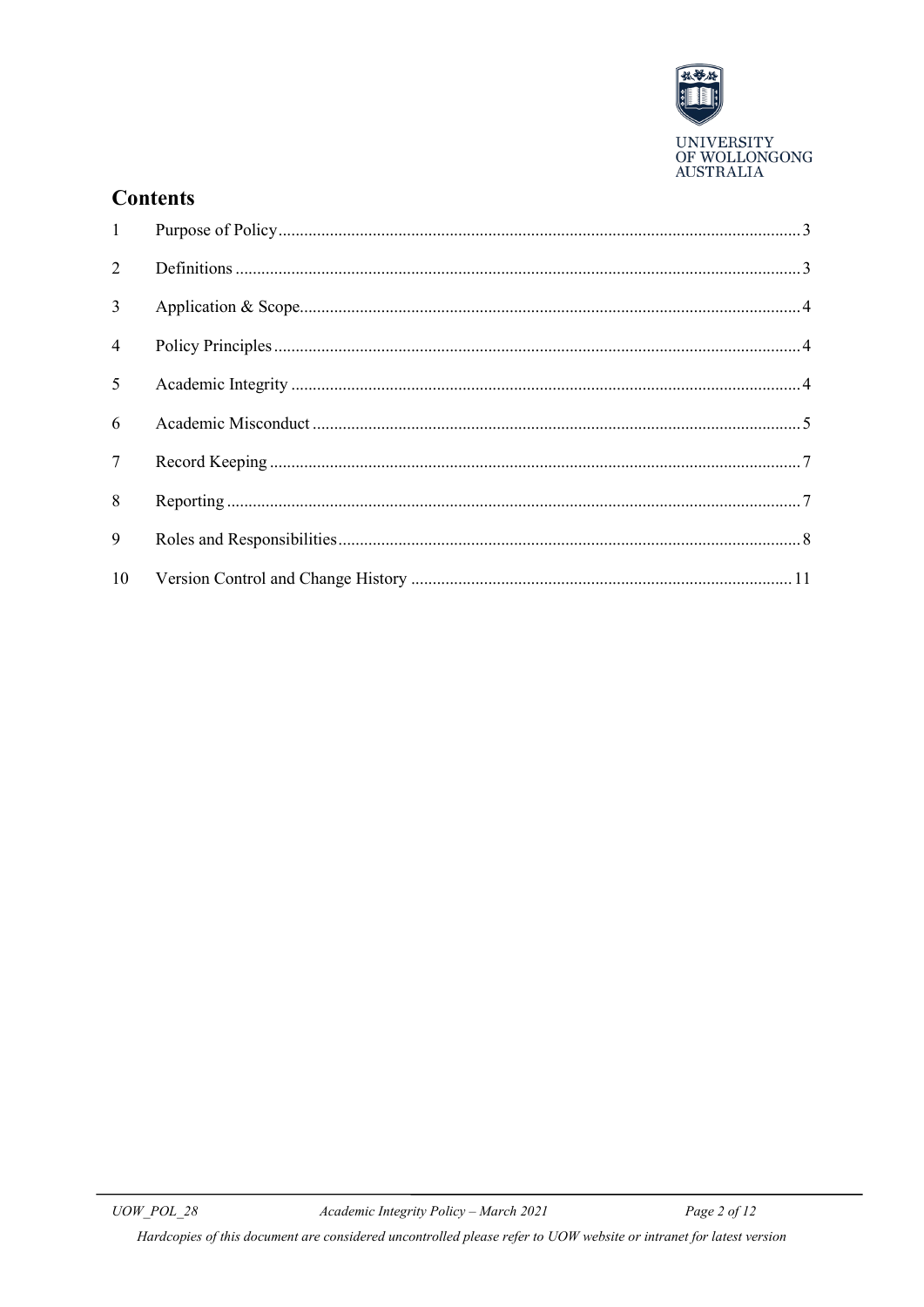

### <span id="page-2-0"></span>1 **Purpose of Policy**

- 1. This policy sets out the University's commitment to academic integrity:
	- a. reflecting that academic integrity is a shared responsibility across the University;
	- b. outlining the roles and responsibilities of the University, faculties, schools and units, staff and students in promoting academic integrity; and
	- c. responding to academic misconduct in a fair, consistent, transparent and timely manner.

### <span id="page-2-1"></span>2 **Definitions**

| <b>Word/Term</b>                       | <b>Definition</b>                                                                                                                                                                                                                                                                                                                                                                                                                                            |  |
|----------------------------------------|--------------------------------------------------------------------------------------------------------------------------------------------------------------------------------------------------------------------------------------------------------------------------------------------------------------------------------------------------------------------------------------------------------------------------------------------------------------|--|
| Academic<br>Integrity                  | Academic integrity involves upholding ethical standards in all aspects of<br>academic work, including learning, teaching and research. It involves acting<br>with the principles of honesty, fairness, trust and responsibility and requires<br>respect for knowledge and its development. Academic integrity is foundational<br>to the work of the whole academic community, including students, teachers,<br>researchers, coordinators and administrators. |  |
| Academic<br>Integrity Officer<br>(AIO) | One of several academic staff members in a Faculty (at the level of Lecturer or<br>above) who are responsible for making (or helping to make) an initial<br>determination of the allegation of academic misconduct, for actioning a low-<br>level outcome where appropriate within their Faculty, and for maintaining<br>records. The AIO will undertake the duties as described in the Academic<br>Misconduct (Coursework) Procedures.                      |  |
| Academic<br>Misconduct                 | Conduct of a student when undertaking the preparation, presentation or<br>submission of coursework, or during the course of undertaking research, that is<br>in breach of:                                                                                                                                                                                                                                                                                   |  |
|                                        | Academic Integrity Policy,                                                                                                                                                                                                                                                                                                                                                                                                                                   |  |
|                                        | Research Misconduct and Complaints Management Policy,<br>$\bullet$                                                                                                                                                                                                                                                                                                                                                                                           |  |
|                                        | Code of Practice - Research,                                                                                                                                                                                                                                                                                                                                                                                                                                 |  |
|                                        | faculty/unit requirements,                                                                                                                                                                                                                                                                                                                                                                                                                                   |  |
|                                        | Subject Outlines, or                                                                                                                                                                                                                                                                                                                                                                                                                                         |  |
|                                        | Other University policy documents or requirements setting out student<br>academic requirements.                                                                                                                                                                                                                                                                                                                                                              |  |
| Acknowledgement                        | Acknowledgement involves the practice of respecting, referencing and giving<br>credit to the words, ideas, designs, interpretations and influences of others.                                                                                                                                                                                                                                                                                                |  |
| Coursework                             | All work undertaken as part of a non-research award course or non-award<br>course, as well as any non-research components of a Higher Degree Research<br>course. Coursework also includes research subjects undertaken by<br>undergraduate honours and postgraduate coursework students.                                                                                                                                                                     |  |
| Curriculum design                      | The designing and sequencing of learning activities, learning support, resources<br>and assessment tasks that enable a student to attain specified learning outcomes.                                                                                                                                                                                                                                                                                        |  |
| Examination<br>session                 | An examination that may be held on a University campus, University approved<br>examination centre, or via electronic facilitation approved by the University.                                                                                                                                                                                                                                                                                                |  |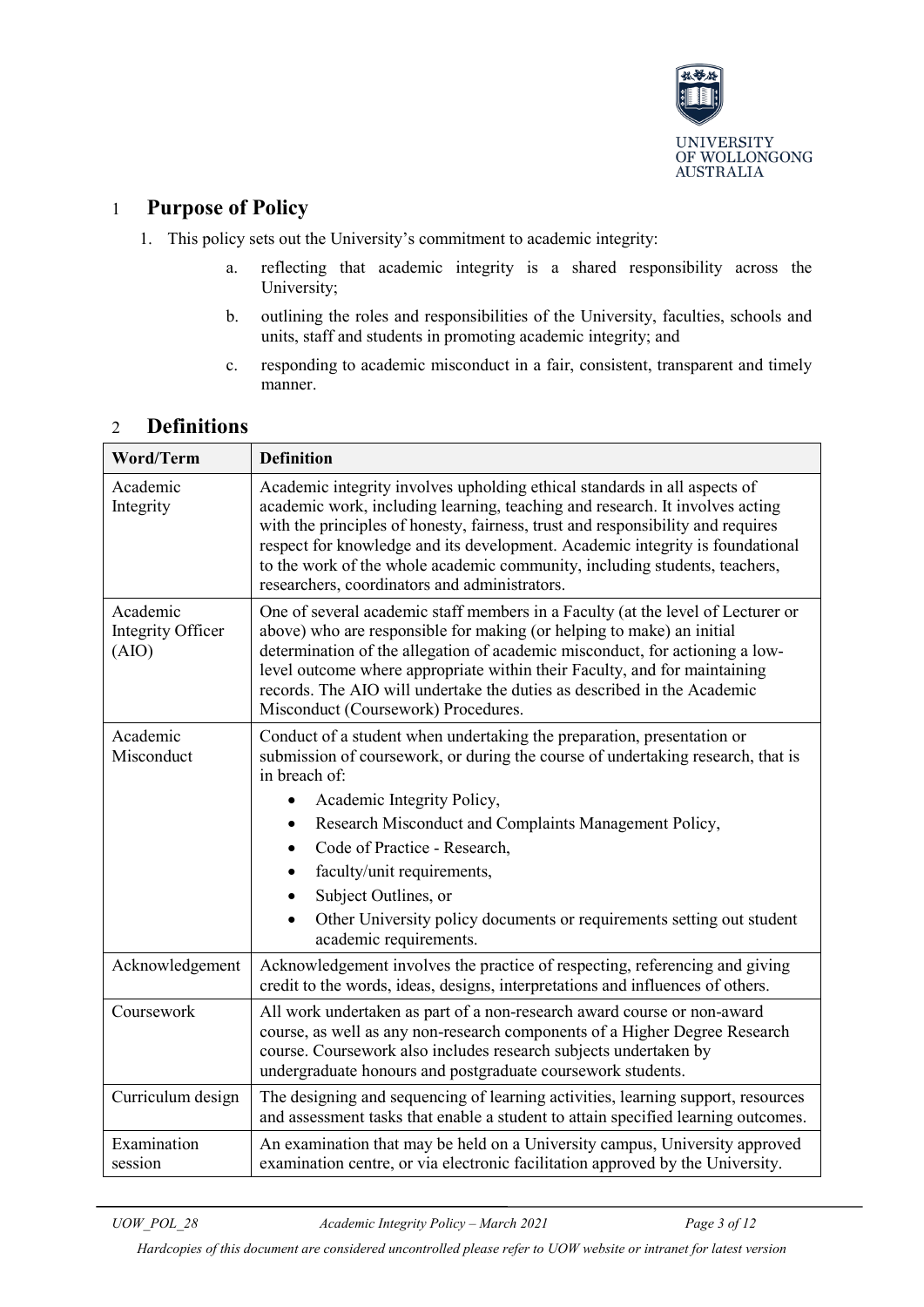

| <b>Higher Degree</b><br>Research (HDR) | Masters by Research and Doctoral degrees.                                                                                                                                                                                                                                                                                                                                  |
|----------------------------------------|----------------------------------------------------------------------------------------------------------------------------------------------------------------------------------------------------------------------------------------------------------------------------------------------------------------------------------------------------------------------------|
| Staff                                  | All persons appointed by the University as academic or professional services<br>staff regardless of their level of seniority and regardless of whether holding full-<br>time, part-time, or limited-term appointments, including conjoint appointments.<br>For the purposes of this policy, it also includes all persons engaged by the<br>University as casual employees. |
| Turnitin                               | An online service integrated with the University's eLearning platform that<br>provides a streamlined process for submitting, assessing student submissions<br>and providing feedback online. It also provides a text-matching tool to assist in<br>preventing and identifying plagiarism.                                                                                  |

### <span id="page-3-0"></span>3 **Application & Scope**

- 1. This policy applies to all students and staff of the University of Wollongong (UOW) as well as those students enrolled in non-award study, Higher Degree Research degrees, and courses delivered in collaboration with a partner institution both onshore and offshore.
- 2. This policy does not apply to students enrolled in courses offered by the University of Wollongong in Dubai or the UOW College, as they have their own policy governing Academic Integrity.

# <span id="page-3-1"></span>4 **Policy Principles**

- 1. Academic integrity is fundamental to learning, teaching and research at the University.
- 2. Academic integrity involves the ongoing fostering of a complex network of strategies and responsibilities across the University community.
- 3. The University is committed to providing an educational approach to academic integrity, recognising that students need to be supported to develop and demonstrate academic skills.
- 4. Academic integrity allows students and staff the freedom to build new ideas, knowledge and creative works while respecting and acknowledging the work of others.
- 5. The University will respond to academic misconduct in a fair, consistent, transparent and timely manner.
- 6. The University will ensure that records of investigations and outcomes are kept secure and confidential, in accordance with the Privacy Policy and Records Management Policy.
- 7. The University will ensure a continuous cycle of quality improvement to monitor the occurrence and nature of instances of academic misconduct and take action to address underlying causes.
- 8. The University will take steps to ensure that academic integrity is maintained in arrangements with any collaborative partner.

### <span id="page-3-2"></span>5 **Academic Integrity**

- 1. The University will promote academic integrity by:
	- a. maintaining an Academic & Research Integrity page on the University website that provides access to relevant resources on Academic & Research Integrity for prospective and current students and staff;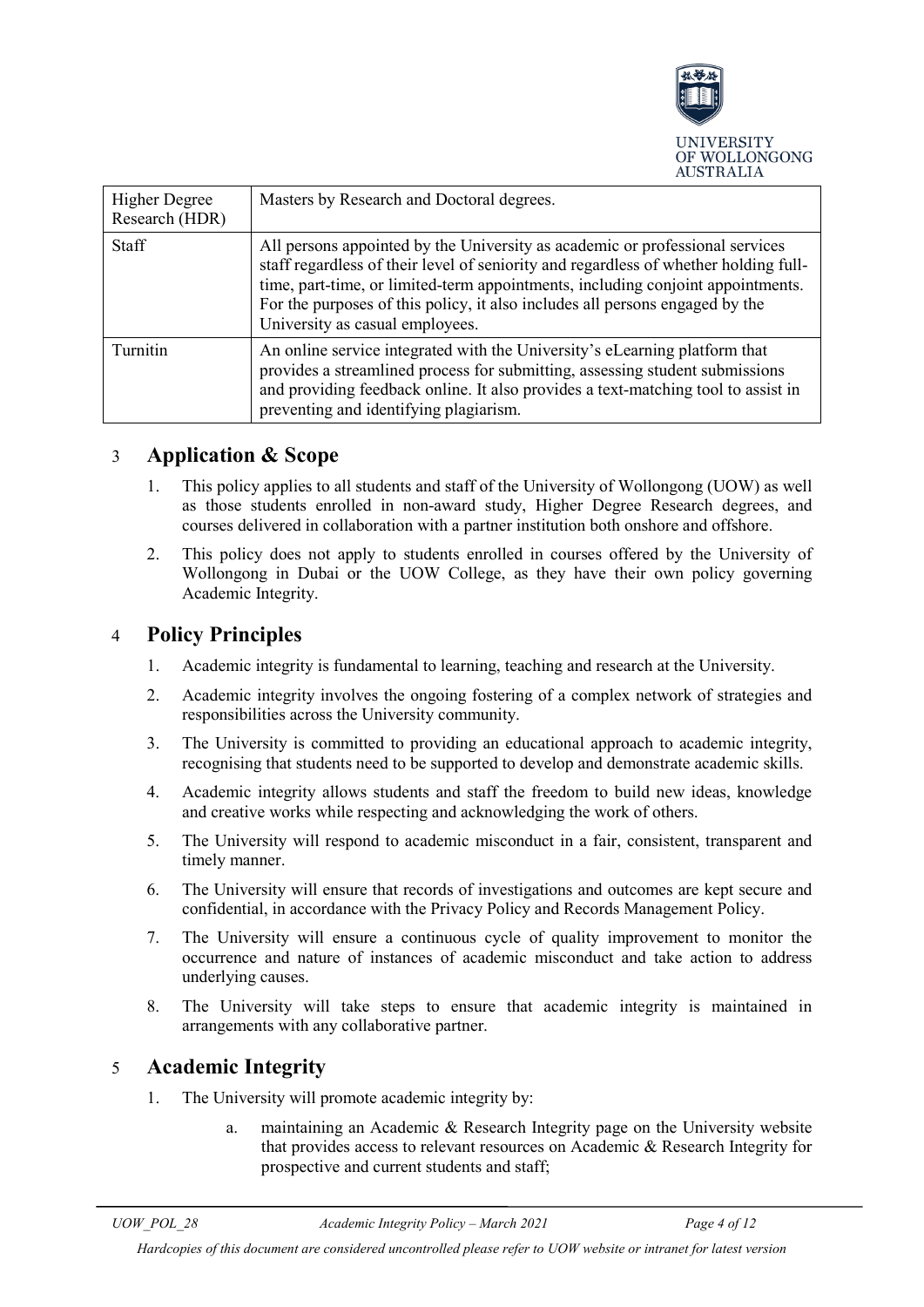

- b. providing resources and support to staff to assist them in providing guidance and feedback to students to develop their knowledge and skills related to academic integrity; as well as responding to allegations of academic misconduct;
- c. monitoring, reviewing and reporting on strategies to promote academic integrity and minimise academic misconduct across the University.
- 2. The University mandates the completion of the StartSmart program (which includes a module on academic integrity) by all new coursework students, as well as an equivalent program for all new HDR students.
- 3. Each course offered by the University must integrate academic integrity instruction, support to develop good practices and assessment on academic integrity within a discipline context.
- 4. Assessments must be designed to minimise the potential for academic misconduct by students.
- 5. The University mandates the completion of a professional development module on academic integrity and academic misconduct management by all Academic Integrity Officers (AIOs). This module is also available and highly recommended for all staff involved in teaching, learning and research.

### <span id="page-4-0"></span>6 **Academic Misconduct**

- 1. Academic misconduct includes any action or attempted action by a student that may result in an unfair academic advantage for the student, or an unfair academic advantage or disadvantage for other students.
- 2. Academic misconduct includes, but is not limited to:
	- a. Cheating
		- i. Behaving deceitfully or dishonestly in examinations, in the preparation of assessable items or during in-class assessments;
		- ii. Using or possessing prohibited equipment or material during an examination;
		- iii. Sending, receiving or accessing or endeavouring to send, receive or access any source of stored electronic information during the examination unless specified by the examiner.
		- iv. Drawing or writing on materials, other than the exam papers provided, during an examination.
	- b. Contract Cheating

i. Accessing, purchasing, exchanging or offering for purchase any item or service to be submitted as an assessment task;

- ii. Submitting all or part of another student's work for an assessment task.
- c. Collusion / Facilitating Academic Dishonesty
	- i. Assisting another student, intentionally or recklessly, to commit an act of academic misconduct;
	- ii. Unauthorised collaboration with other students on assessable work;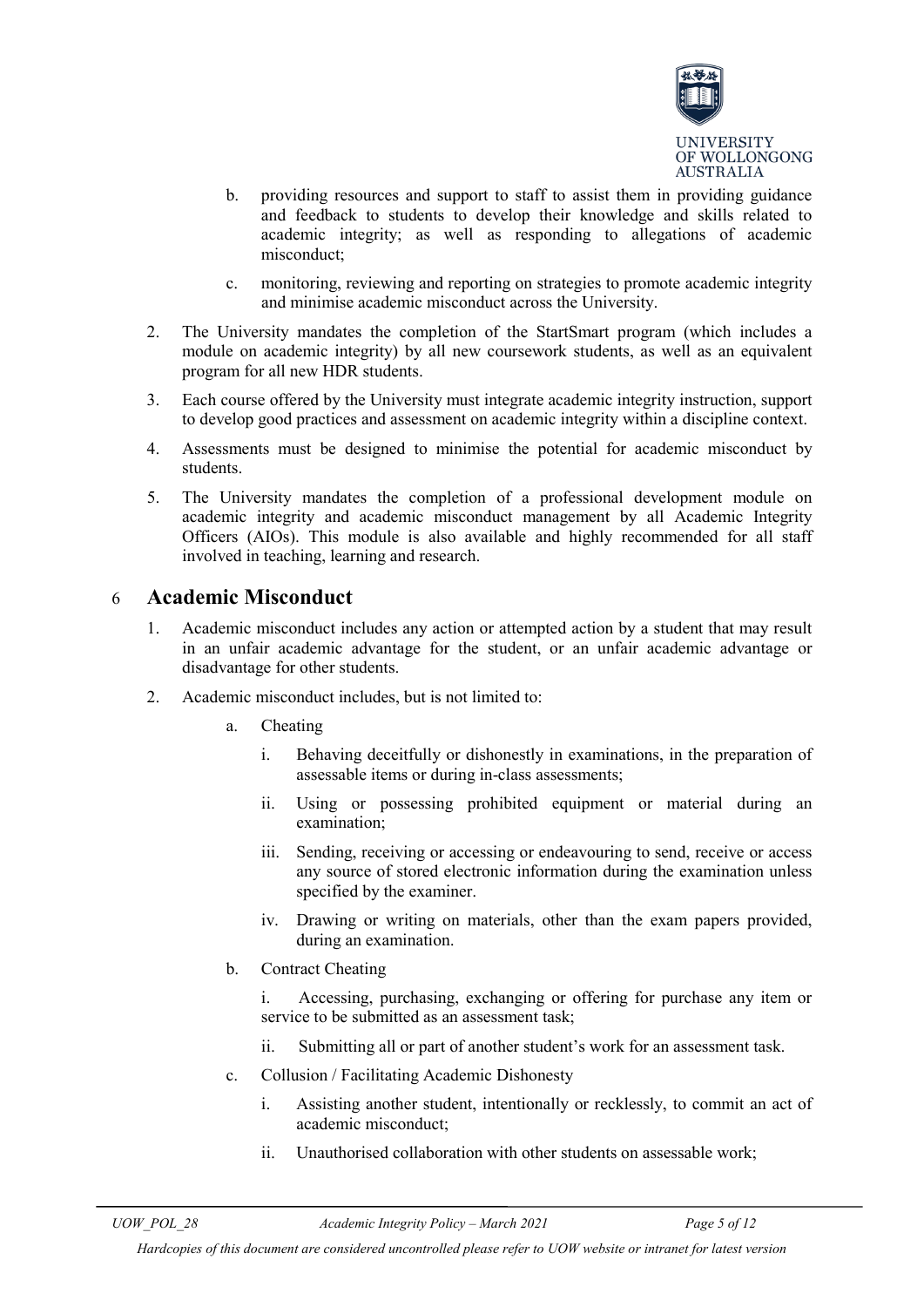

- iii. Uploading a copy of a subject outline or other subject or course materials to a website or server without express permission of the University, for any other reason than personal use (permission should be sought from the Subject Coordinator for subject materials or the Legal Services Unit for all other material);
- iv. Removing or endeavouring to remove from the examination session any question or answer paper, other paper provided for use by the student during the course of the examination, or other material which is the property of the University, unless authorised by the examination supervisor and examiner.

#### d. Fraud

- i. Impersonating another student, or a student allowing another individual to impersonate him/her, for the purpose of completing an exam, assessment task or online activity;
- e. Misrepresentation / Fabrication
	- i. Submitting a piece of work, including an assessable group work item, with the intention of deceiving the assessor regarding individual contributions to the work.
	- ii. Intentional and unauthorised falsification or invention of any information, experimental data or citation in an assessable item;
	- iii. Misleading ascription of authorship (including claiming authorship of parts of a group assignment prepared by other students);
	- iv. Representing data or information incorrectly, improperly or falsely;
	- v. Falsely indicating participation, or recording attendance on behalf of another student, in an activity where attendance is required for assessment purposes;
	- vi. Submitting a text/code-matching software originality report that falsely represents the originality of an assignment submitted for assessment.
- f. Obstruction / Interference
	- i. Behaving in any way that limits the academic opportunities of other students by improperly impeding their work or their access to educational resources.
- g. Plagiarism
	- i. Using another person's ideas, designs, words or any other work without appropriate acknowledgement ;
	- ii. Re-using one's own work without appropriate acknowledgement.
- 3. The University will take action in response to allegations of academic misconduct to ensure that:
	- a. academic integrity is upheld,
	- b. that students who observe the principles of academic integrity are not put at a disadvantage;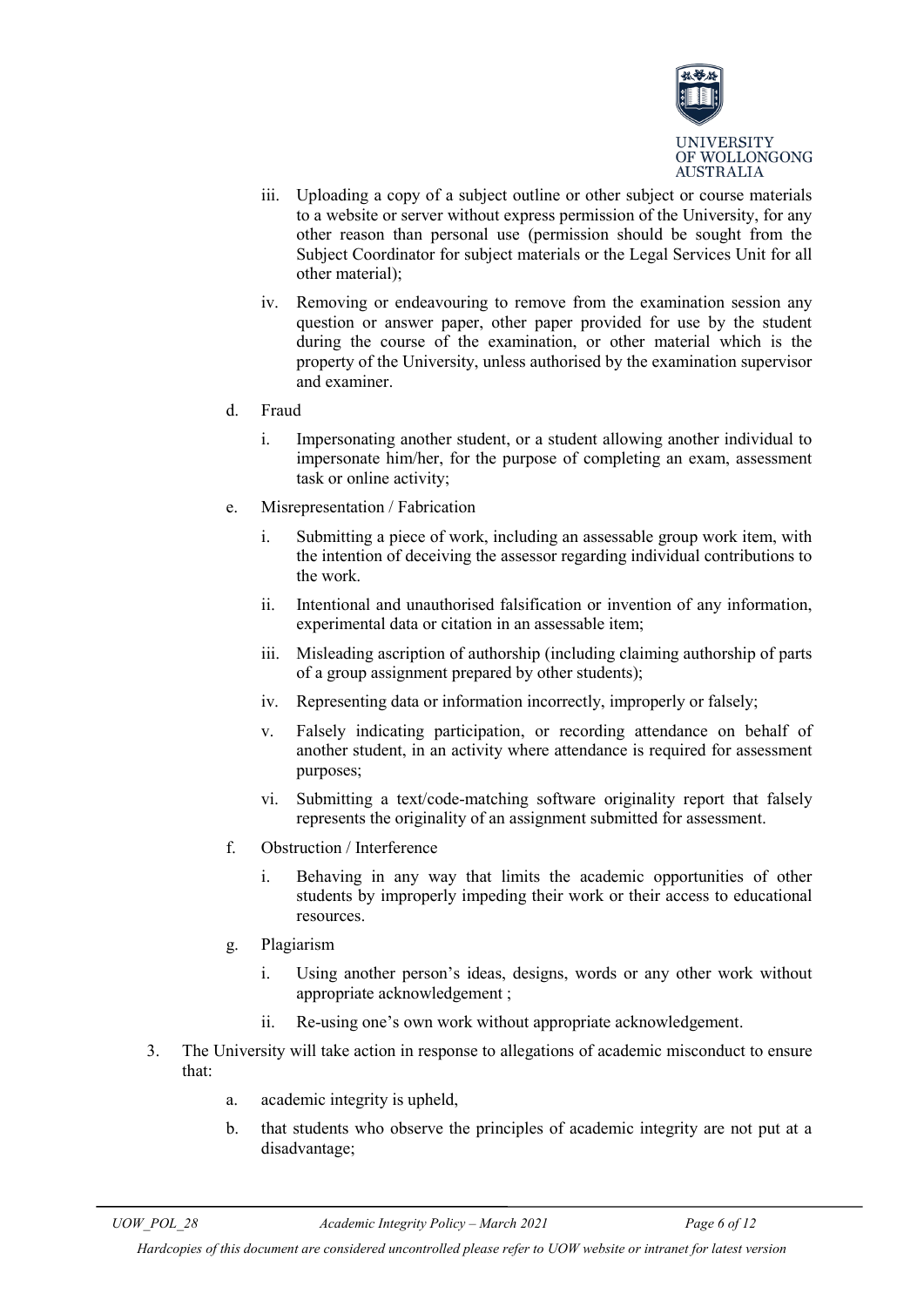

- c. that the University's reputation and standards are protected for current and future students and staff; and
- d. the University provides opportunities for educational intervention where appropriate.
- 4. Submitting fraudulent documentation (including, but not limited to medical certificates) for the purposes of an academic consideration request is misconduct that is managed in accordance with the [Procedure for Managing Alleged General Misconduct by a Student.](http://www.uow.edu.au/about/policy/rules/ssLINK/3426/UOW058636)
- 5. Allegations of academic misconduct by a student undertaking a coursework subject must be managed in accordance with the **Academic Misconduct (Coursework) Procedures**. This includes HDR students who are enrolled in coursework subjects.
- 6. Allegations of research misconduct by an HDR student undertaking a thesis subject, or in the preparation of a research paper or report for publication or presentation must be managed in accordance with the [Research Misconduct Policy.](http://www.uow.edu.au/about/policy/UOW058715.html)
- 7. Once a determination has been made, the decision may be subject to appeal. Beyond the appeal, a case can only be reinvestigated on the grounds of compelling new evidence that was not reasonably available at the time of the initial investigation.

### <span id="page-6-0"></span>7 **Record Keeping**

- 1. Faculties will maintain records of educational strategies, resources and other initiatives that promote academic integrity.
- 2. Faculties will maintain secure and confidential records relating to the management of alleged cases of academic misconduct, in accordance with the [Privacy Policy](http://www.uow.edu.au/about/policy/alphalisting/ssLINK/UOW038289) and [Records](http://www.uow.edu.au/about/policy/alphalisting/ssLINK/UOW039584)  [Management Policy.](http://www.uow.edu.au/about/policy/alphalisting/ssLINK/UOW039584)
- 3. The University will establish and maintain a centralised management system to keep secure and confidential records of cases of alleged academic misconduct and the outcomes of investigations.
- 4. All files relating to cases of alleged academic misconduct by coursework and HDR students will be retained and disposed of in accordance with University and statutory requirements.

### <span id="page-6-1"></span>8 **Reporting**

- 1. Each year, the Academic Quality and Standards Unit, Faculties, and the Graduate Research School will report to Academic Senate via the appropriate subcommittees on:
	- a. Statistics and trends relating to allegations of academic misconduct for both coursework and HDR students,
	- b. The manner in which the allegations were dealt with, and
	- c. The steps taken to promote academic integrity and minimise academic misconduct within the faculty.
- 2. Each year, Academic Senate will report to University Council on the statistics and trends relating to academic misconduct received and addressed by faculties; and strategies to promote academic integrity and minimise opportunities for academic misconduct.
- 3. Statistics and trends will be reported back to Faculties, to ensure opportunities for continuous quality improvement.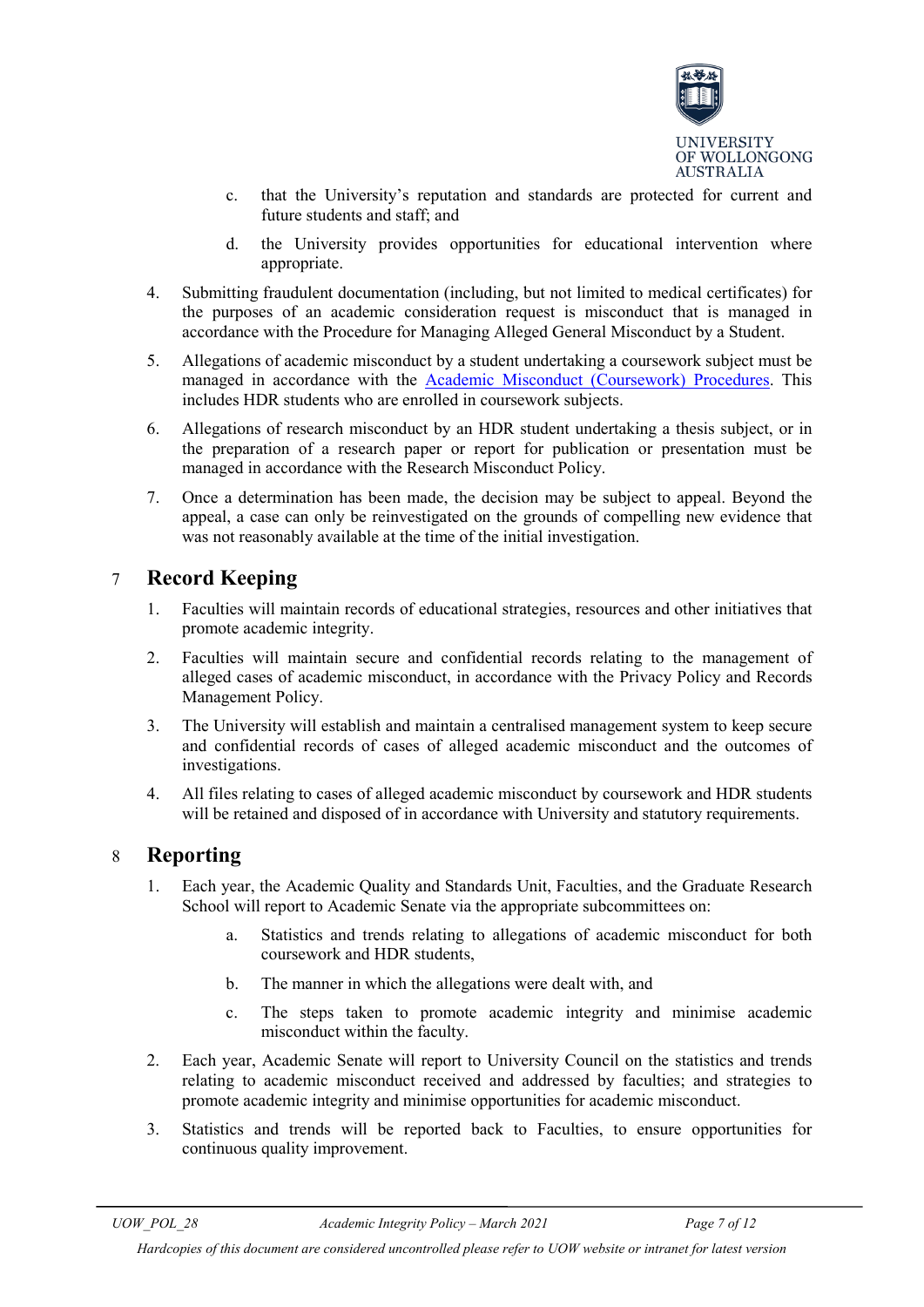

# <span id="page-7-0"></span>9 **Roles and Responsibilities**

- 1. Students will:
	- a. Act in accordance with the principles of academic integrity in their learning and research;
	- b. Be familiar with the principles of academic integrity both generally and for their discipline or course of study;
	- c. Encourage other students to uphold academic integrity and discourage other students from any form of academic misconduct;
	- d. Familiarise themselves with the expectations for assessment, including assessment task requirements, acknowledgement practice, and marking criteria;
	- e. Submit only work which properly acknowledges the ideas, designs, words or works of others and which is otherwise their own original work;
	- f. Avoid lending or otherwise providing assessment items, directly or indirectly, to other students where it could be reasonably foreseen by the student that their work could be used dishonestly;
	- g. Be aware of the collective responsibility of proper acknowledgement within group assignments, and be able to substantiate their claims to authorship in a group assignment;
	- h. Acknowledge that a copy of an item submitted for assessment may be shared with other staff members for the purpose of assessment, or submitted to a text/code-matching software program such as Turnitin for originality checking; and
	- i. Otherwise refrain from any forms of academic misconduct as defined in this or any other University policy document.
- 2. Faculties and Schools will:
	- a. Ensure that a consistent approach is taken across the faculty to promote the principles and practice of academic integrity;
	- b. Promote academic integrity in its courses as they are developed or reviewed, through the integration of learning experiences and assessment tasks that allow students to develop and demonstrate good academic practices as they progress through the course;
	- c. Ensure that students are required to declare that assessment items submitted are entirely their own;
	- d. Take a fair and consistent approach to the identification and investigation of possible cases of academic misconduct and actions to address substantiated allegations of academic misconduct;
	- e. Support subject coordinators and other staff to promote academic integrity within subjects taught in their school and faculty;
	- f. Ensure that all teaching staff are aware of, and provide advice to students, regarding the available sources of assistance for students;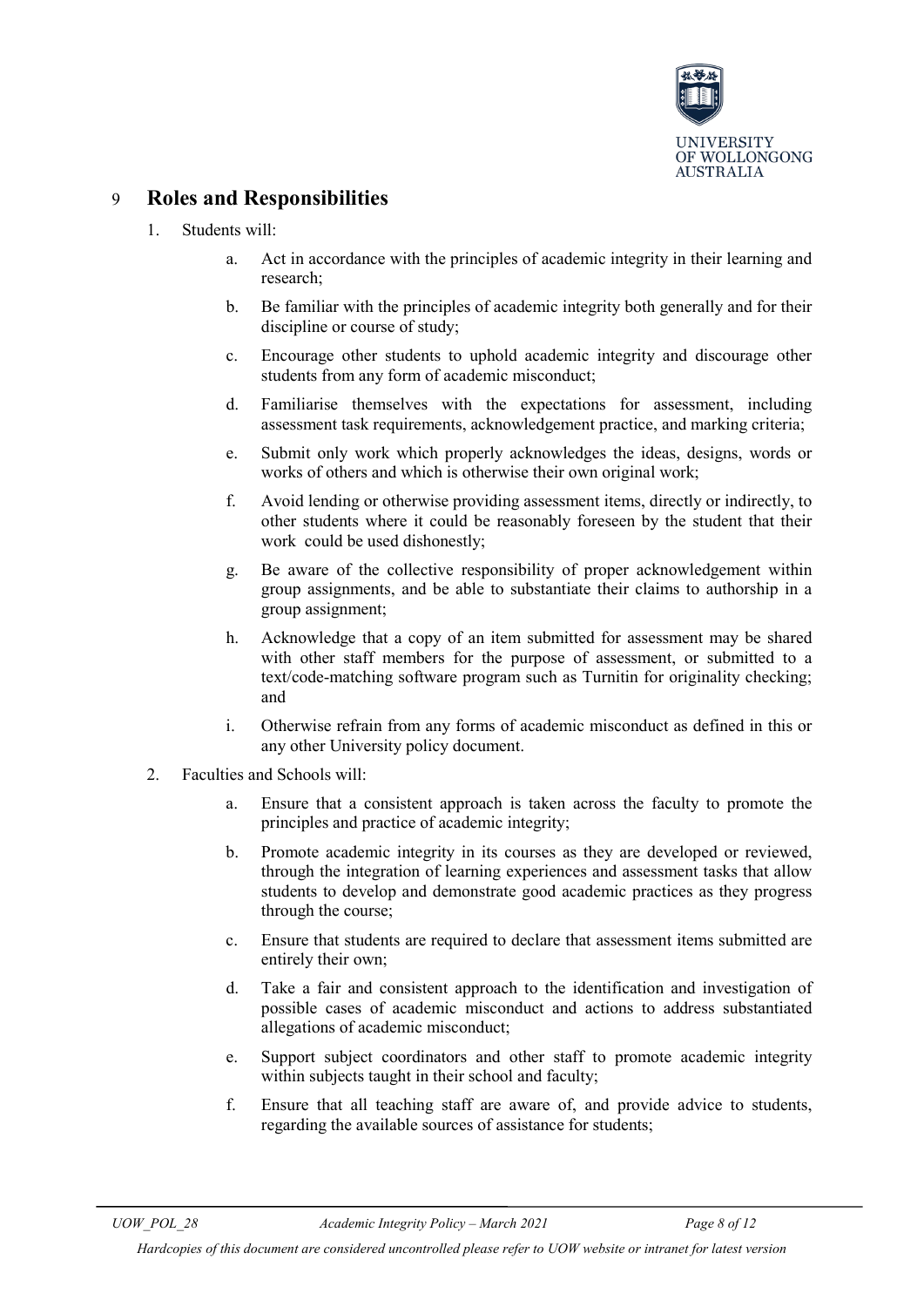

- g. Support subject coordinators and teaching staff, including research supervisors, to address allegations of academic misconduct in accordance with published procedures;
- h. Maintain secure and confidential records relating to the management allegations of academic misconduct within the faculty; and
- i. Nominate one or more Academic Integrity Officers.
- 3. The Associate Dean (Education) or a nominated senior staff member will:
	- a. Oversee the development and delivery of appropriate academic integrity education in their Faculty;
	- b. Provide support and advice to the Faculty's nominated Academic Integrity Officer (AIOs); and
	- c. Analyse reports about trends in academic misconduct and advise Faculty Executive and Course Directors about appropriate educational interventions.
- 4. Collaborative Partners (Third Party Providers) will:
	- a. Uphold and promote the principles and practices of academic integrity.
	- b. Ensure that teaching staff employed by them act in a manner consistent with their responsibilities as set out 9.5 and 9.6.

### **Coursework Related Roles and Responsibilities**

- 5. Subject Coordinators will:
	- a. Design assessment tasks and learning activities in such a way as to:
		- i. support the development of the skills necessary to demonstrate academic integrity, and
		- ii. minimise opportunities for academic misconduct;
	- b. Where appropriate, provide access to text/code-matching software to students as an educative tool in promoting appropriate acknowledgement practice, and use text/code-matching software as a tool in detecting suspected cases of academic misconduct;
	- c. Actively seek to identify cases of possible misconduct;
	- d. Support teaching staff to identify cases of possible misconduct; and
	- e. Identify and act in accordance with published procedures whenever plagiarism or other forms of academic misconduct are suspected.
- 6. Teaching staff will:
	- a. Demonstrate academic integrity within their teaching practices and act as role models for their students;
	- b. Enable and support students to become aware of academic expectations and what constitutes academic misconduct, taking into account their level of experience in the university environment, and their social and cultural background;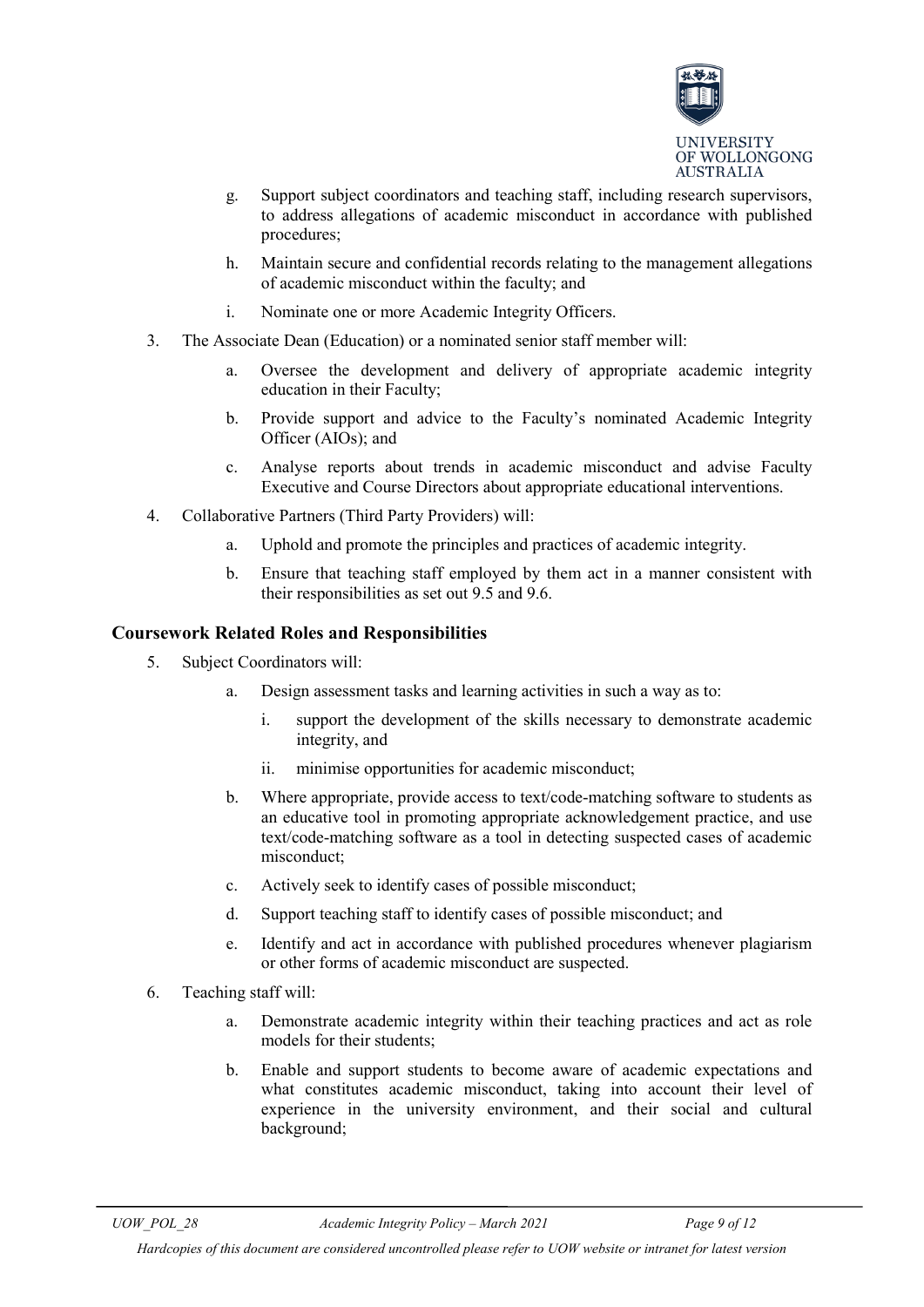

- c. Ensure that adequate information is provided to students about acknowledgement practice that is appropriate to their field of study and provide examples of what is acceptable;
- d. Provide feedback to students on acknowledgement practice and refer them to sources of advice when necessary;
- e. Give clear guidelines for group work and make clear the distinction between group work and individual work; and
- f. Inform the subject coordinator whenever academic misconduct is alleged in a coursework subject, in accordance with published procedures;
- 7. Academic Integrity Officers will carry out investigations of alleged academic misconduct in accordance with the [Academic Misconduct \(Coursework\) Procedures.](http://www.uow.edu.au/about/policy/UOW058635.html)
- 8. The Faculty Investigation Committee and Student Conduct Committee will act in accordance with the [Academic Misconduct \(Coursework\) Procedures.](http://www.uow.edu.au/about/policy/UOW058635.html)
- 9. The Academic Quality and Standards Unit will maintain a secure and confidential register for the management of allegations of academic misconduct across the University.

### **Research Related Roles and Responsibilities**

- 10. Research supervisors are responsible for:
	- a. Promoting academic and research integrity and actively seek to identify cases of potential academic misconduct by students they are supervising;
	- b. Providing guidance on the conduct of research and the preparation of a thesis for assessment, a research paper or a report for publication or presentation; and
- 11. Heads of Postgraduate Studies are responsible for:
	- a. Providing advice and guidance on academic and research integrity and cases of alleged academic or research misconduct;
- 12. The Graduate Research School will provide resources and support HDR supervisors to promote academic skills and minimise opportunities for academic misconduct for students undertaking HDR courses, thesis subjects and in the preparation of papers or reports for publication or presentation.
- 13. Roles and responsibilities for undertaking research misconduct are outlined in the [Research](http://www.uow.edu.au/about/policy/UOW058715.html)  [Misconduct and Complaints Management Policy.](http://www.uow.edu.au/about/policy/UOW058715.html)

#### **Resource Provision and Support Related Roles and Responsibilities**

- 14. The Learning, Teaching and Curriculum Unit and Library Services will have a role in:
	- a. Identifying and developing resources to support academic integrity;
	- b. Providing information, resources, advice and consultation to academic units and teaching staff on methods of integrating learning activities and designing assessment tasks in courses and subjects in order to develop student understanding of academic integrity and proficiency in relevant academic skills
	- c. Providing support for students to develop academic skills to minimise the potential for academic misconduct;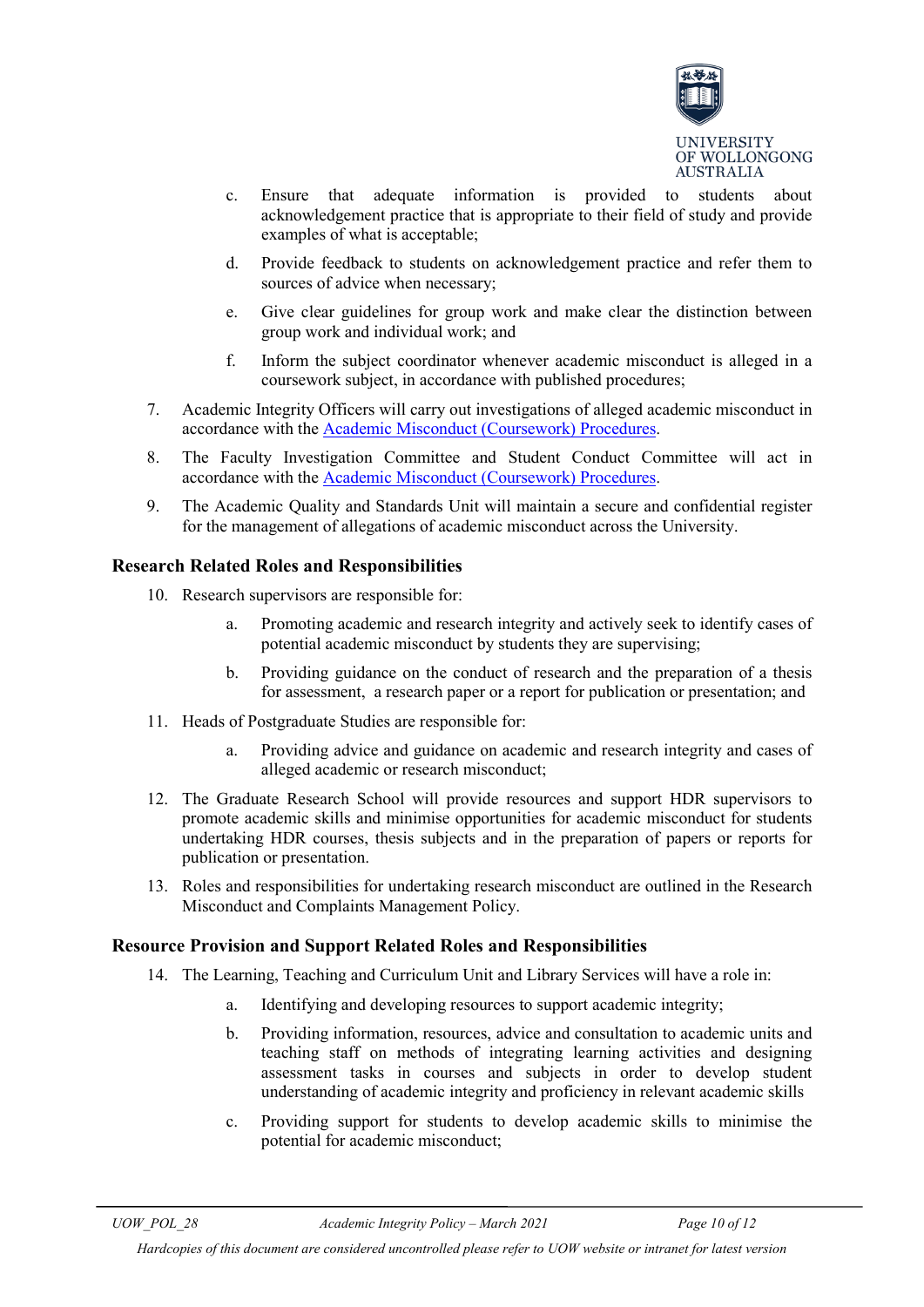

- d. Developing and maintaining an Academic & Research Integrity page on the University website that provides access to resources regarding academic integrity for students and staff;
- e. Providing resources and professional development to teaching staff to enable the efficient identification of inadequate acknowledgement practice; and
- f. Providing resources for the use of text/code-matching software by staff and students to support the development of good acknowledgement practice.
- 15. The Research Services office will maintain the Research Integrity components of the Academic & Research Integrity page on the University website.

| <b>Version</b><br>Control | <b>Date</b><br><b>Effective</b> | <b>Approved By</b>                       | <b>Amendment</b>                                                                                                                                                                                                                                                                                                                                |
|---------------------------|---------------------------------|------------------------------------------|-------------------------------------------------------------------------------------------------------------------------------------------------------------------------------------------------------------------------------------------------------------------------------------------------------------------------------------------------|
| 1                         | Autumn<br>Session 2011          | University<br>Council<br>15 October 2010 | First Version-Replaces the Acknowledgement<br>Practice - Plagiarism Policy and Use of Turnitin<br>Policy                                                                                                                                                                                                                                        |
| $\overline{2}$            | 8 February<br>2013              | University<br>Council<br>8 February 2013 | Amendment to Section 7 to include in the definition<br>of academic dishonesty the provision of an<br>assessment item to others where it is known or<br>reasonably foreseeable that it will be used<br>dishonestly.                                                                                                                              |
| 3                         | 3 February<br>2014              | Vice-Chancellor<br>3 February 2014       | Minor amendment to Appendix 1, Clause 3 to allow<br>variation in wording of the written statement made<br>by a student before an item is submitted to Turnitin.                                                                                                                                                                                 |
| 4                         | Autumn<br>Session 2015          | University<br>Council                    | Amendments to reflect the implementation of the<br>new Coursework Student Academic Complaints<br>Policy and Higher Degree Research (HDR) Student<br>Academic Grievance Policy, which replace the<br>previous Academic Grievance Policy (Coursework<br>and Honours Students) and Academic Grievance<br>Policy (Higher Degree Research Students). |
| 5                         | 1 January<br>2016               | University<br>Council                    | Scheduled major review. Changes include renaming<br>from the 'Academic Integrity and Plagiarism Policy'<br>to the 'Academic Integrity Policy', strengthened<br>educational approach, introduction of reporting<br>requirements and clearer roles and responsibilities.                                                                          |
| 6                         | 29 April 2016                   | Vice-Chancellor                          | Amendment to section 6.2.a.i to clarify examples of<br>cheating.                                                                                                                                                                                                                                                                                |
| 7                         | 7 October<br>2016               | University<br>Council                    | Consequential amendments following the approval<br>of new Teaching and Assessment Policy Suite.<br>Amendments to supporting documents, procedures                                                                                                                                                                                               |

# <span id="page-10-0"></span>10 **Version Control and Change History**